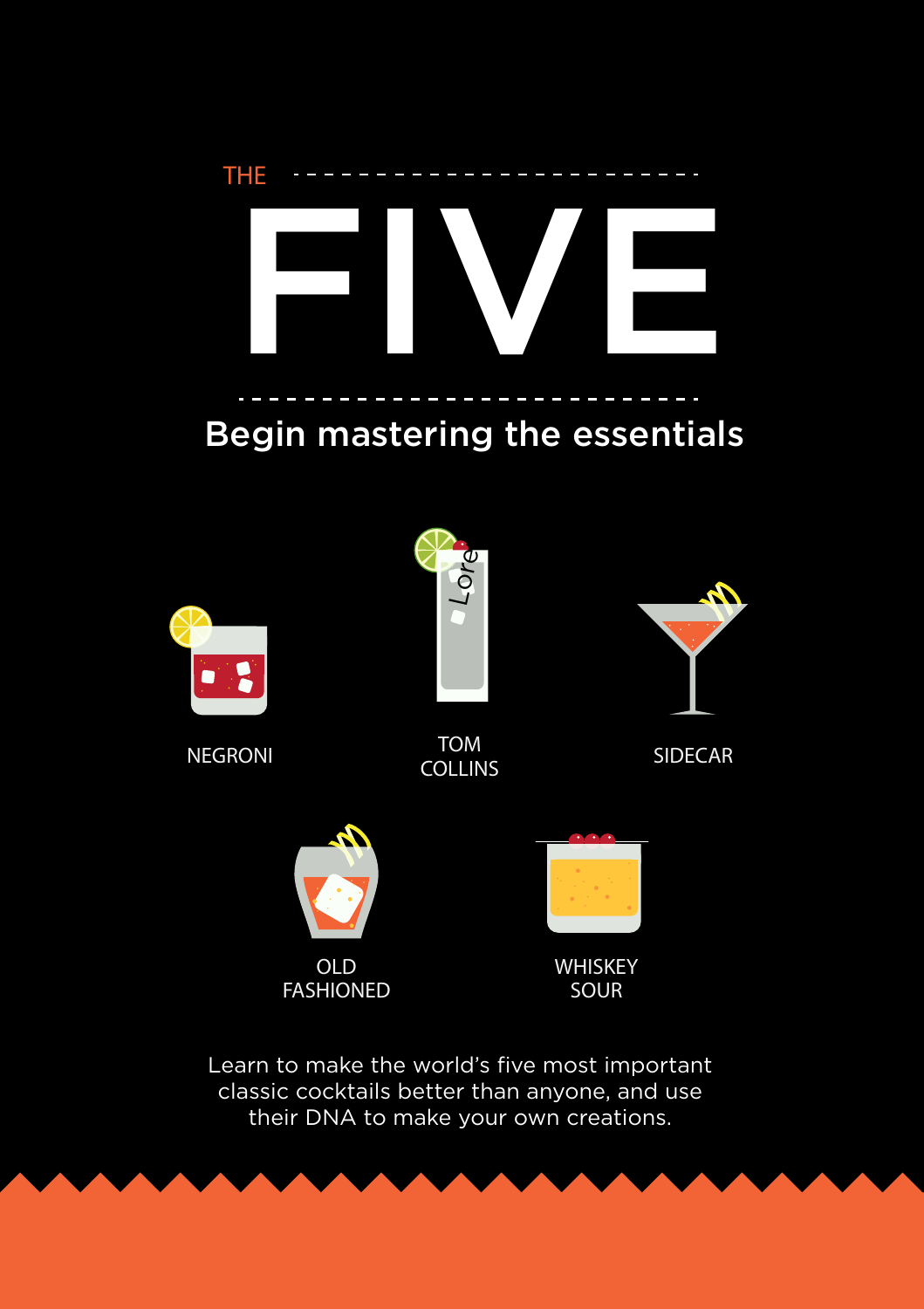### Hey, we're Nimble Bar Co.

Bartending is a universal life skill that can help you in many areas of your life -- from making the perfect drink for your date, to travelling the world and making money.

We believe that bartenders have the incredible power to transform an establishment or venue from the inside-out.

That said, most bartenders are kind of like V4 engines, when they could become V12 engines and supercharge their careers and business.

So everything we do is in service of helping bartenders become more like V12 engines, so that the bars they work behind can thrive.

hello@nimblebar.co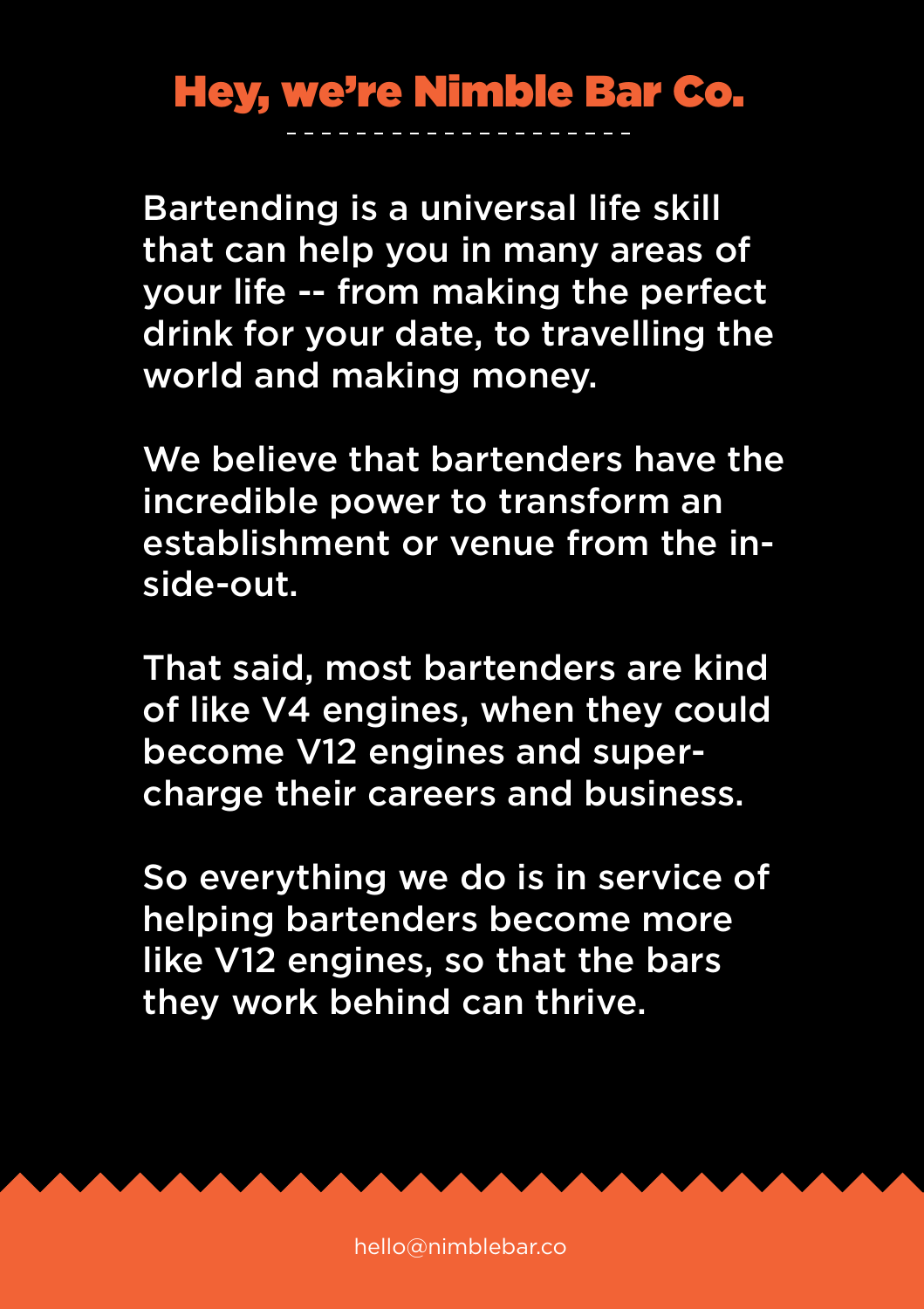### DNA Components

#### **Spirits**

Whiskey, Rum, Gin, Vodka, Tequila, Mezcal, Brandy, Cachaca, Pisco, Calvados, etc.

. <u>. . . . . . . . . . . . . . . .</u> .

#### **Lengthener**

Fortified wines: Vermouth, Sherry, Port, Quinquina, Madeira, etc.

<u> Territoria de la p</u>

#### **Liquer Modifier**

Cointreau, St. Germain, Apricot Liqueur, Domaine de Canton Ginger, etc.

#### Amaro Modifier

Aperol, Campari, Fernet Branca, Cynar, Ramazzotti, Averna, etc.

. . . . . . . . . . . . . . . . .

#### **Sweetener**

Sugar, Honey, Agave Nectar, Maple Syrup, Demerara, etc.

#### Acid

Lemon, Lime, Citric Acid, etc.

#### **Modifying Acid**

#### Grapefruit, Orange

. . . . . . . . . . .

#### Soda

Soda, Ginger Beer, Tonic Water, etc.

#### 

#### **Bitters**

Angostura Aromatic, Regan's no. 6 Orange, Peychaud's, Scrappy's Cardamom, etc.

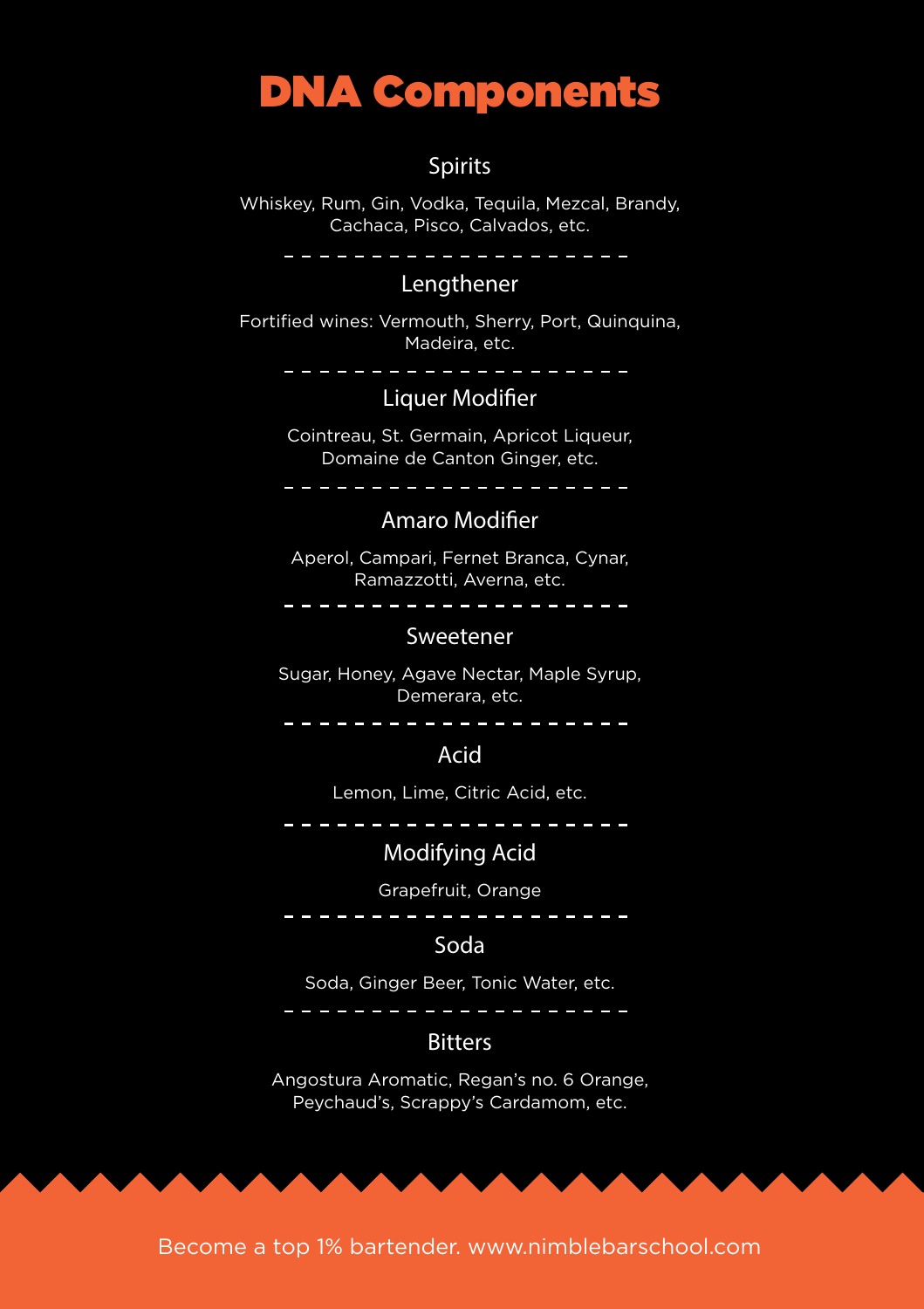### So, what are The Five and why are they so important?

The Five make up the fundamental DNA of just about every cocktail on every cocktail bar's menu in the world. If you can master balancing these recipes, you can make just about any cocktail deliciously.



**Phone** 250 589 7222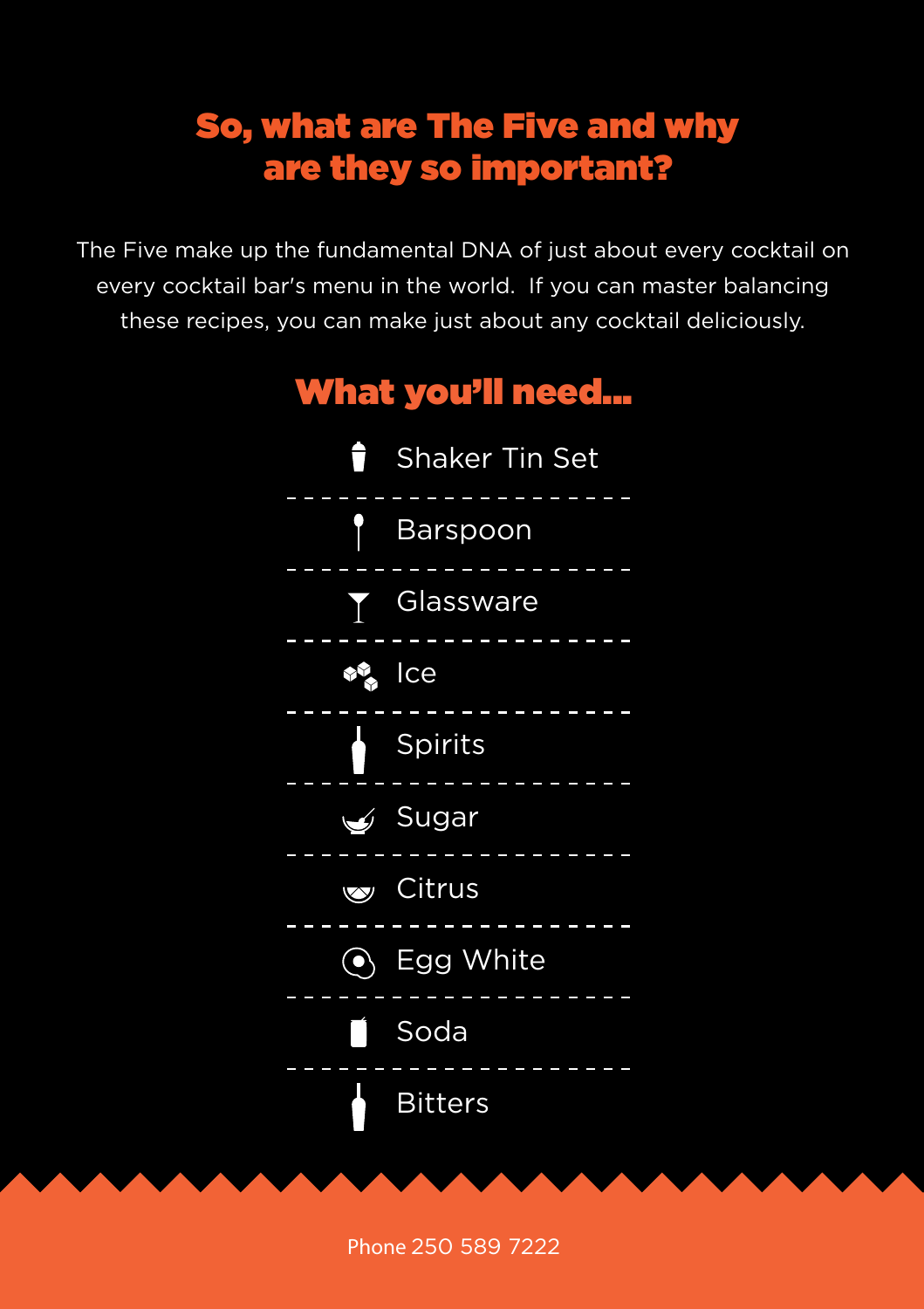

## TOM COLLINS

#### DNA

- 2 oz Base Spirit
- 1 oz Acid
- ½ oz sweet
- 2 oz soda



#### DNA

• 1 ½ oz Base Spirit • ¾ oz Liquer Modifier

- ¾ oz Acid
- ¼ oz Sweetener

Instagram @nimblebarco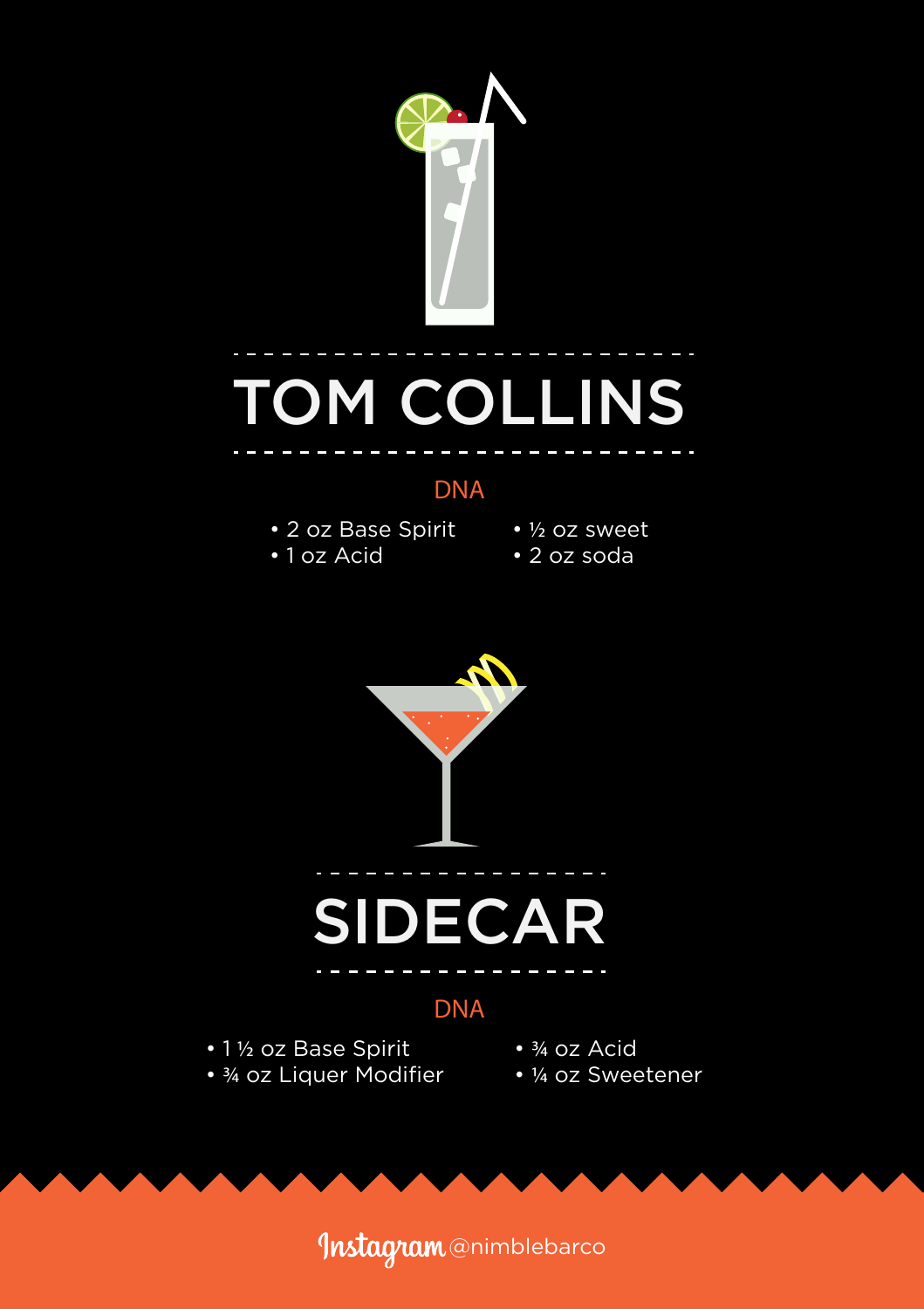

## OLD FASHIONED

#### DNA

- 2 oz Spirit
- ⅓ oz Sweetener or Sugar Cube
- 6-8 Dashes Bitters
- Citrus Oils



## NEGRONI

#### DNA

- or -

- 1 oz Base Spirit
- 1 oz Lengthener
- 1 oz Amaro Modifier
- 1.5 oz Base Spirit
- ¾ oz Lengthener
- ¾ oz Amaro Modifier

nimblebar.co